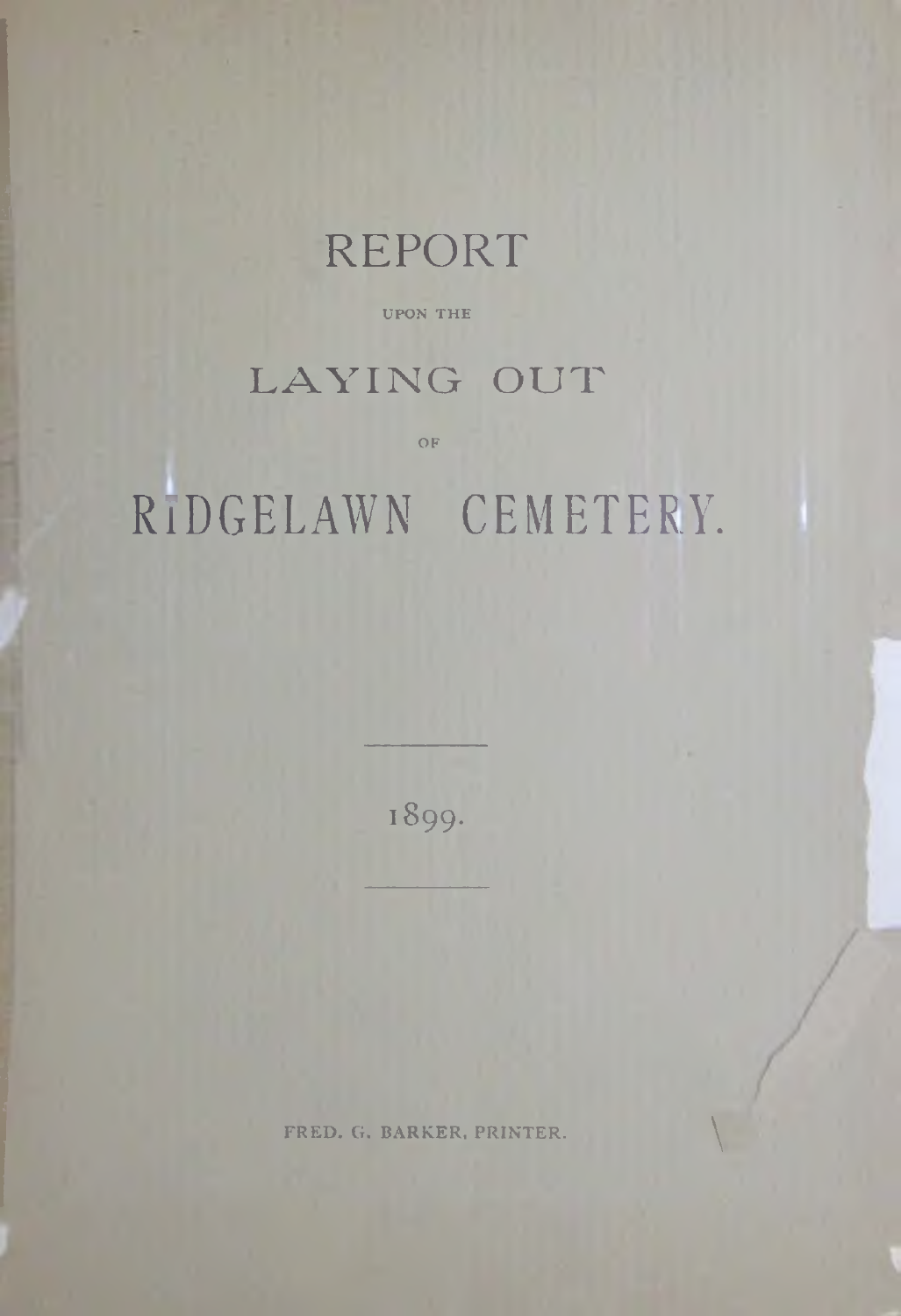## REPORT

#### UPON THE

### LAYING OUT

OF

# **RIDGELAWN CEMETERY.**

1899.

FRED. G. BARKER, PRINTER.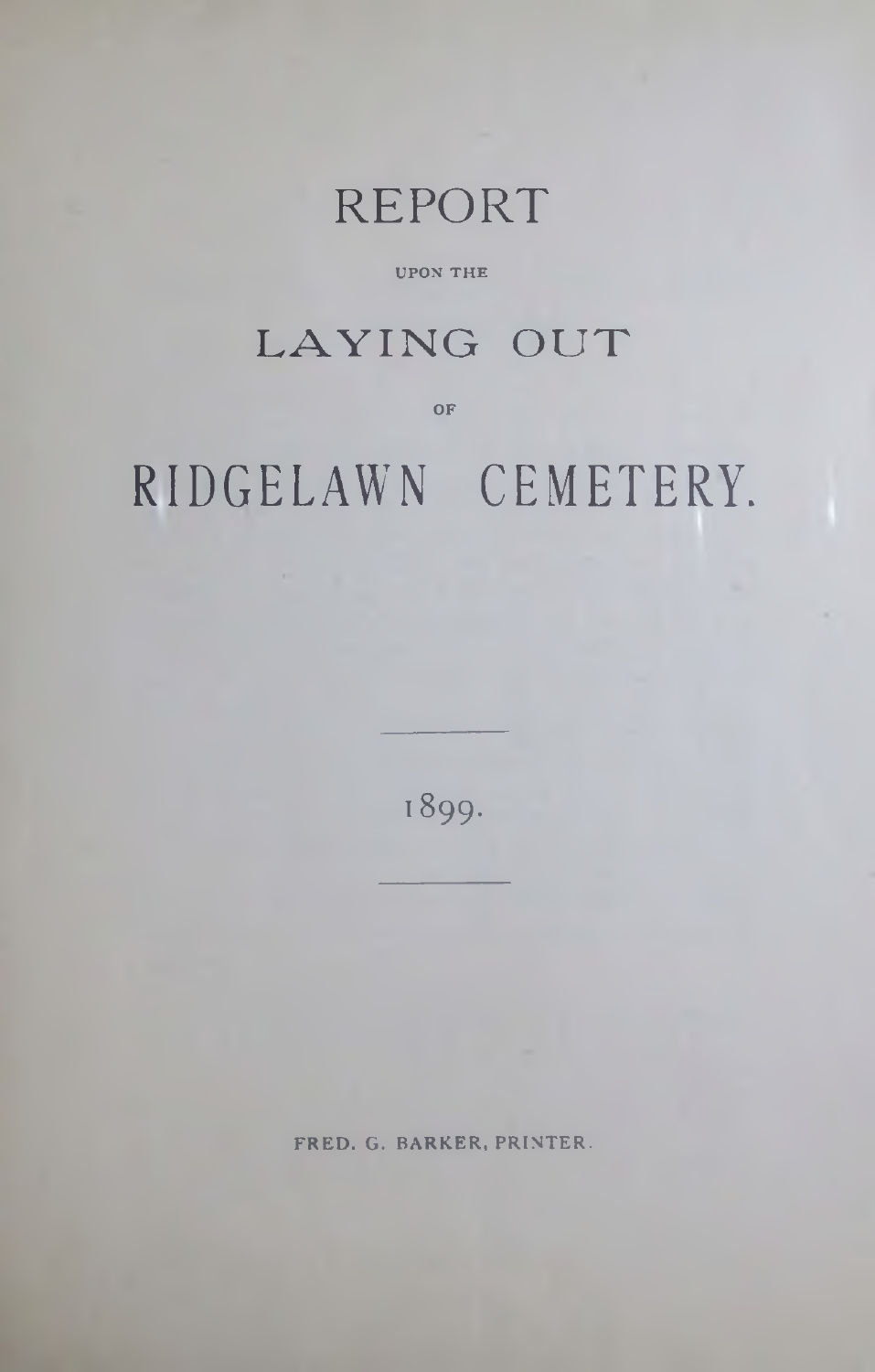### **REPORT UPON THE LAYING OUT OF RIDGE-**LAWN CEMETERY.

In accord with the vote of the Town at its last annual meeting, the Board of Health has carefully considered the two plans which were exhibited for the laying out and improvement of the new cemetery lot recently purchased, upon the corner of Warren and Copeland streets.

These plans prepared, the one by Arthur F. Gray, C. E. of our Board of Park Commissioners, and the other by Clark E. Varney, C. E. of Boston, were explained to the meeting by their respective authors. Of these two plans the Board has chosen that by Mr. Gray as being the one by much the more artistic, and the better adapted to the needs of the Town.

According to the report of the Superintendent of Cemeteries, there is already a pressing call for further burial space to be furnished. The preparation of the new grounds should therefore begin at once that they may be brought into a serviceable condition as speedily as practicable.  $B_y$ the advice of Mr. Gray, whose report is appended, an appropriation of four thousand dollars would be sufficient to begin the work and carry it on in a proper manner during the current year.

> BENNETT F. DAVENPORT, Board of Health. FREDERIC S. GRIFFIN, *} Board of Health*. WALTER C. STONE.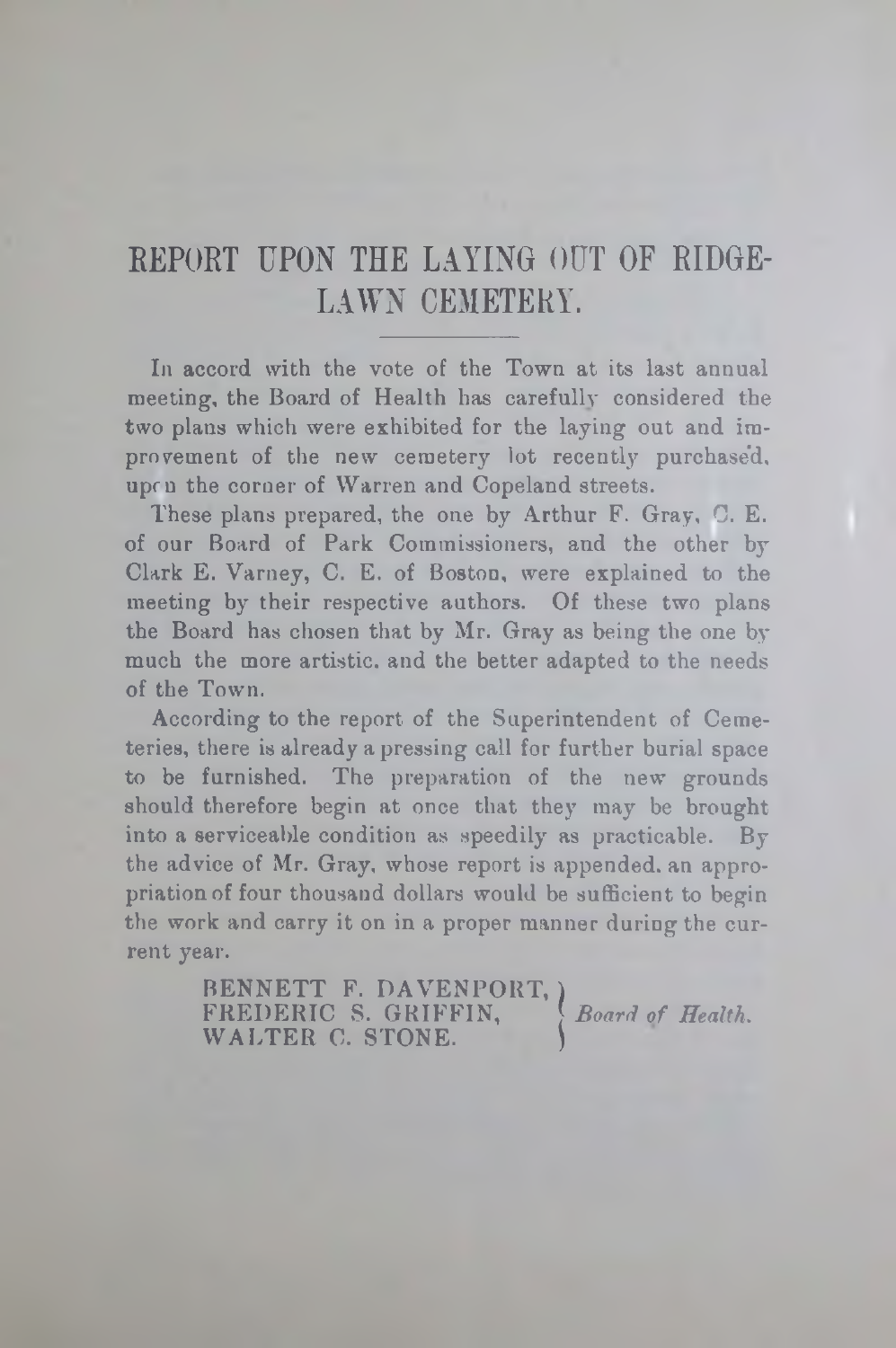#### l 53 State St ., Boston, Mass., March 31, 1899.

TO THE HONORABLE BOARD OF HEALTH.

Watertown, Mass.:

GENTLEMEN, - Agreeable to your request, I have perfected a plan for the improvement of the lands recently purchased by your Board for the new cemetery. These lands located at the junction of Warren and Copeland streets, near the Waltham line, are sufficiently accessible to the town, yet are in a quiet rural neighborhood somewhat removed from any large, or prospectively large residential section, and are especially well adapted for cemetery purposes; the surface is rolling and the drainage excellent; the diffi rence in elevation is some twenty-nine feet. Running nearly parallel with Warren street, and about 450 feet distant, is a ridge of nearly uniform elevation which extends nearly the entire length of the lot. The plan here suggested, is to be carried out on the lawn system, and the presence of the well defined ridge extending through it, at once suggested the combining of these two characteristics in the name for the grounds, and "Ridgelawn" was chosen as a particularly expressive and fitting one. This, however, you must consider only as a tentative name which can give place to one more appropriate, if desired or deemed more proper by your Board.

The lot surface is covered with a generous layer of good soil, over a stratum of rather coarse gravel, more or less porous, and affording a good site for burial purposes.

The levels of the lot are given by contour lines at intervals of (2) two feet vertically, these levels are referred to the Boston datum plane, the zero of which, is mean low water mark in Boston harbor, the highest point of lot is (132.9) one hundred and thirty-two and nine-tenths feet above this plane, the lowest about (103.9) one hundred and three and nine-tenths feet above.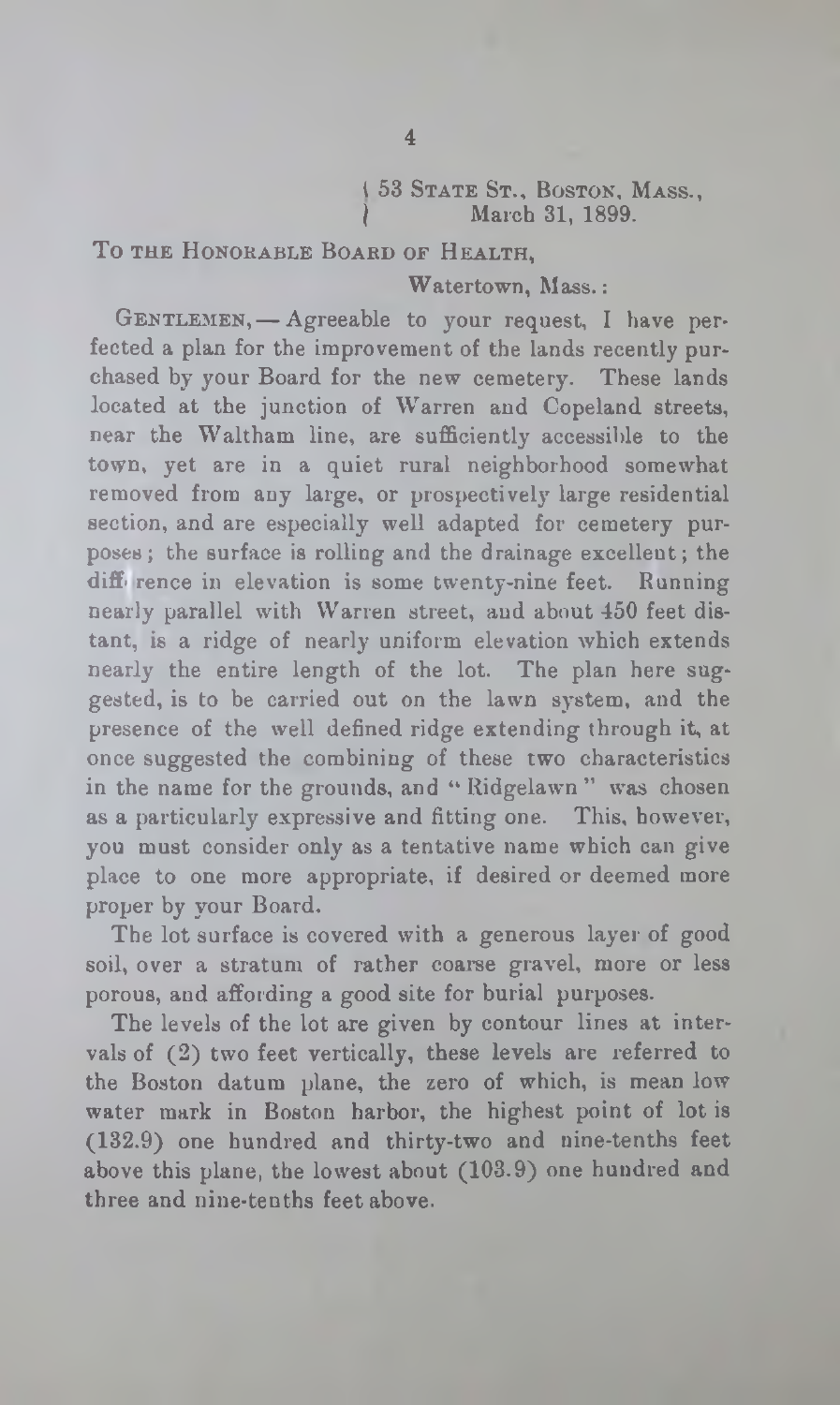No trees of any value are found in the area taken, and we must depend entirely upon the plantings to supply this want, and to beautify these lands.

The plan suggested contemplates the use of the lawn system throughout, with park-like effects ; this treatment is not only the most pleasing, but the most effective form of modern cemetery design.

#### APPROACH AND ENTRANCE.

Naturally approached through Warren street via. Lexington street from the town, on account of the easier grades, the placing of the entrance at the corner of the grounds seems the most logical. At this point should be placed in the future a well-designed rustic chapel and office building, which should also contain a waiting room, toilets, etc, with heating and tool room in basement. Around this entrance a sufficient amount of land should be retained for decorative treatment and ornamental planting, the plan suggests such a reservation.

An exit should be provided on extension of Copeland street near the south-east corner of the plat; this would probably seldom be used as an entrance, however, owing to the sharp grade of the ascent from Main street through Copeland street.

#### DRIVES.

The main entrance drive is twenty feet in width to the point of divergence after entering the grounds, all other drives are laid out fifteen feet in width, with gracefully curving lines, so studied as to make the lots accessible and the grades and drainage of their surface effective. These drives have borders reserved three feet in width on either side. In these reserved spaces the catch basins of the drainage system will be placed, also such trees and flowering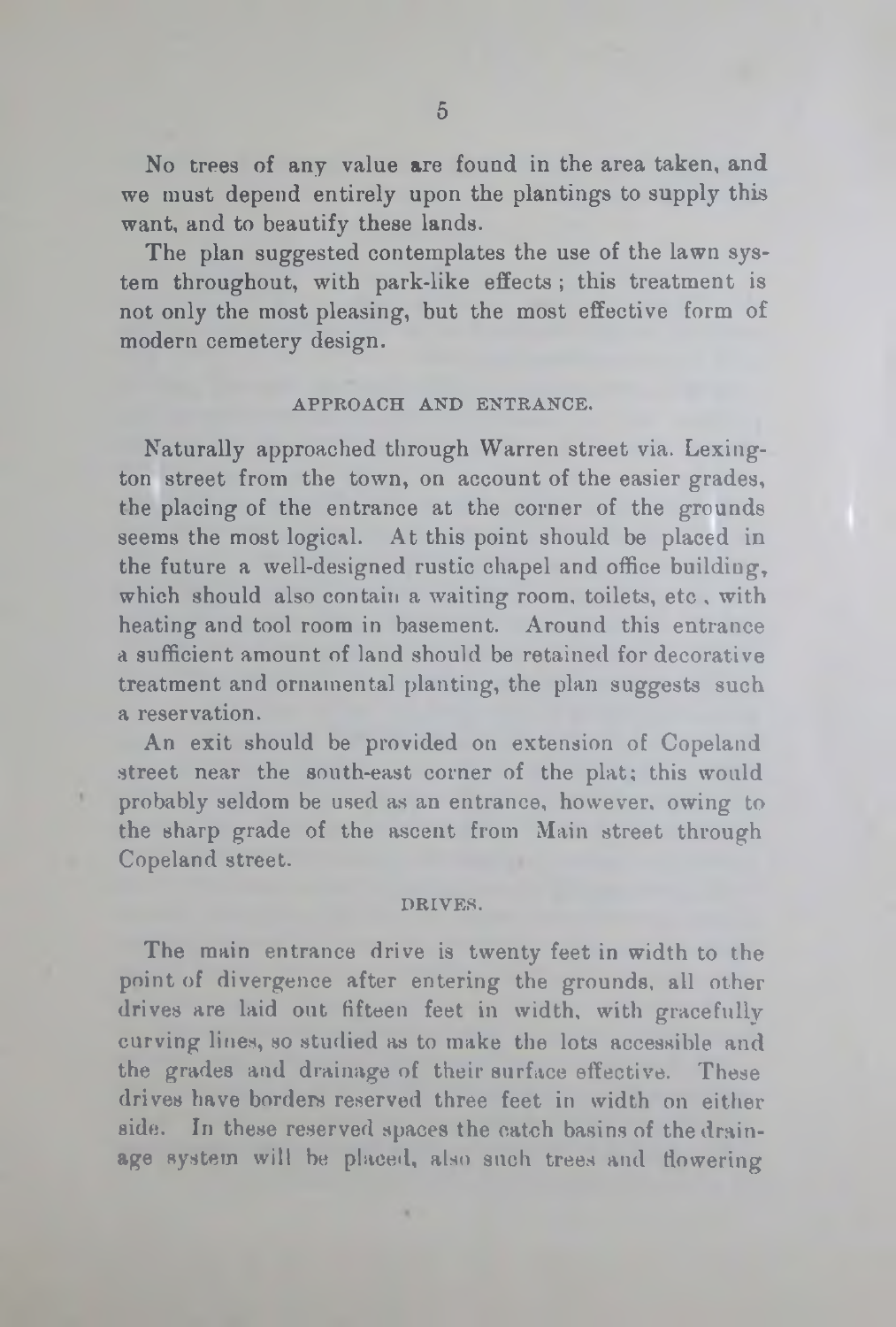plants as the management may direct, looking always to the highest development of the grounds.

#### LOT DIVISIONS.

The lots are all easy of access, and all open either upon the avenues or upon the paths three or five feet in width, passing through the sections so that all may be reached without crossing other lots.

All lots are numbered, the sections are lettered and the paths named, the initial letter of each path indicating the section letter. The lots are of various sizes to meet the varying wants of purchasers. Each section enclosed between the bordering avenues should be kept as nearly as possible with its naturally rolling surface, and paths, lots and all, kept as a well-clipped lawn. Markers of cast-iron similar to those made by J. P. Williams & Co., 237 Hamilton Avenue, Cincinnati, should be used for corner boundaries, all pressed down level with the grass, so as to admit of a lawn mower being run over them. No curbs, whatever, should be allowed in the cemetery, and it would be well to have the marking stones confined to a few simple designs of low markers, of approved form and design, as has recently been deemed advisable in Brookline; where such a plan has been adopted and the designs of monuments also are submitted to the cemetery trustees for approval before erection.

All plantings should be controlled in like manner, the use of ivy or low trailing vines should be permitted, but the indiscriminate planting of large shrubs or flowering plants should not be permitted upon lots. The use of cut flowers should be encouraged, as far as possible, preserving the lawn surface intact, or as an unbroken carpet of green.

The decorative plantings of the grounds should be confined to such portions as the advisory landscape architect, or gardeners shall designate.

The lots have been so divided that they may be used by all classes of purchasers. They are as follows:  $-$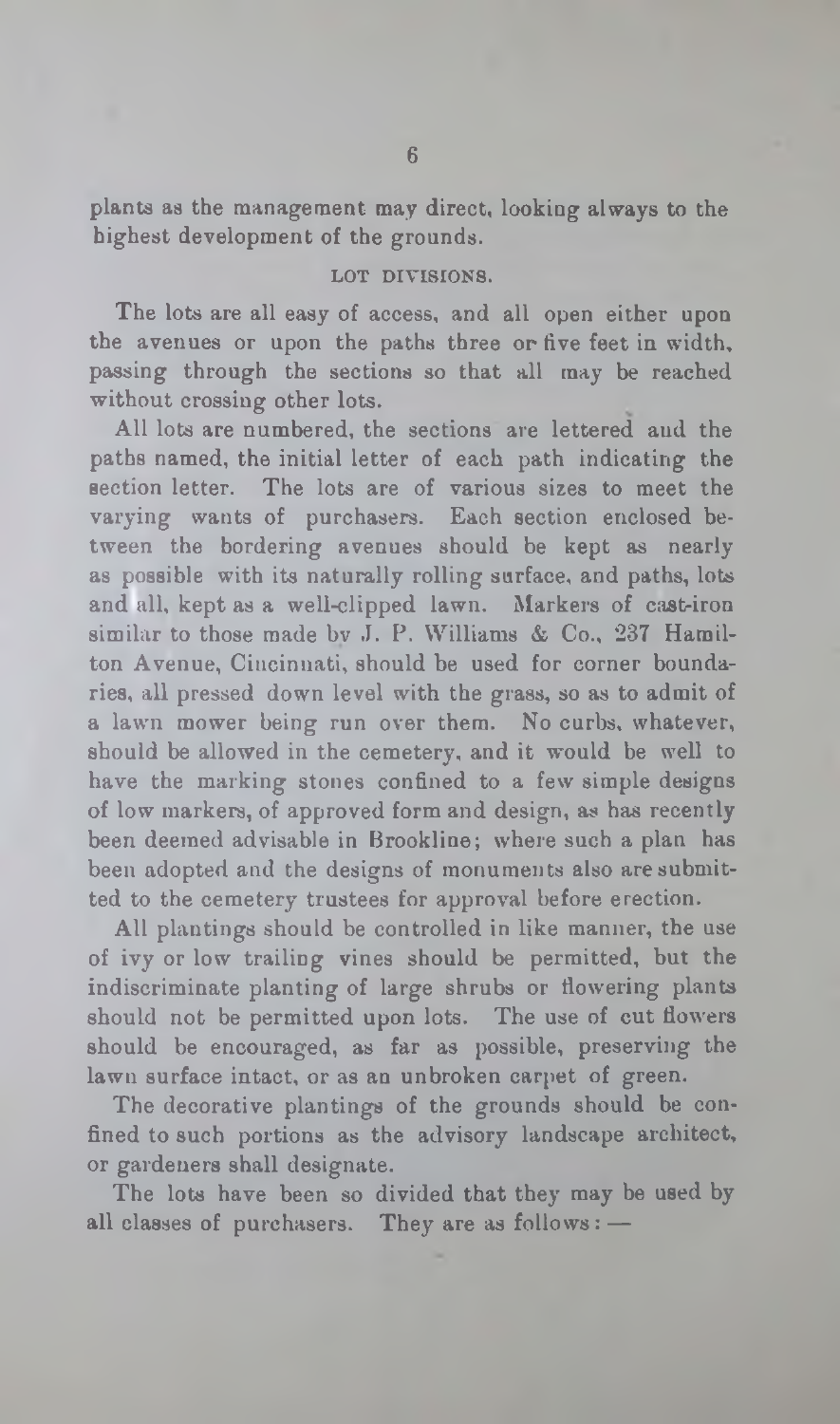| 1018 single graves, |        |  |                      |                        |                            | $3' \times 10'$ Area 30 sq. feet each. |
|---------------------|--------|--|----------------------|------------------------|----------------------------|----------------------------------------|
| 268 two-grave lots, |        |  | $7\frac{1}{5}$ x 10' | $\cdot \cdot \cdot 75$ | 66                         | 66                                     |
| 1135 three-grave "  |        |  | $10' \times 10'$     | $\sim 100$             | $\bf 6.6$                  | 66                                     |
| 397 five-grave      | $-66$  |  | $10' \times 15'$     | 4150                   | $6.6\,$                    | $66 -$                                 |
| $16$ six-grave      | $-6.6$ |  | $10' \times 20'$     | 4200                   | $\mathbf{6}\,\,\mathbf{6}$ | 66                                     |

599 lots of various areas of larger size bordering the principal avenues, or a total of 3133 numbered lots.

They have been so distributed that the parties purchasing may have the greatest possible choice of location, and to meet as far as possible their varying needs and requirements.

It will be noted that the number of  $10' \times 10'$  lots is very large; this arrangement has beeu deemed of the greatest advantage, as they may be sold either singly or in groups of two, three, four, or more as may be required in special cases.

The large lots along the avenues are specially desirable and are well distributed throughout the grounds. These will offer individual prominent lots for family uses.

#### DRAINAGE SYSTEM.

A drainage system has been suggested, the back portions behind the main ridge to drain by short pipe lines, into dry intercepting drains in the margins. The portion sloping toward Warren street to be gathered by a series of catch basins into drains, passed through a settling basin or sand catcher, and then allowed to empty into the ornamental pond which will answer as a receptacle for the growth of aquatic plants, as well as a water supply for watering the grounds if required. A small electrically operated pump might be used to distribute the water through the grounds, delivering at convenient points. This method of utilizing the water could be kept in the vogue till the water supply and sewer system of the town were extended. An overflow pipe could extend to the street drain to provide a storm overflow, and control the surface level of the pond.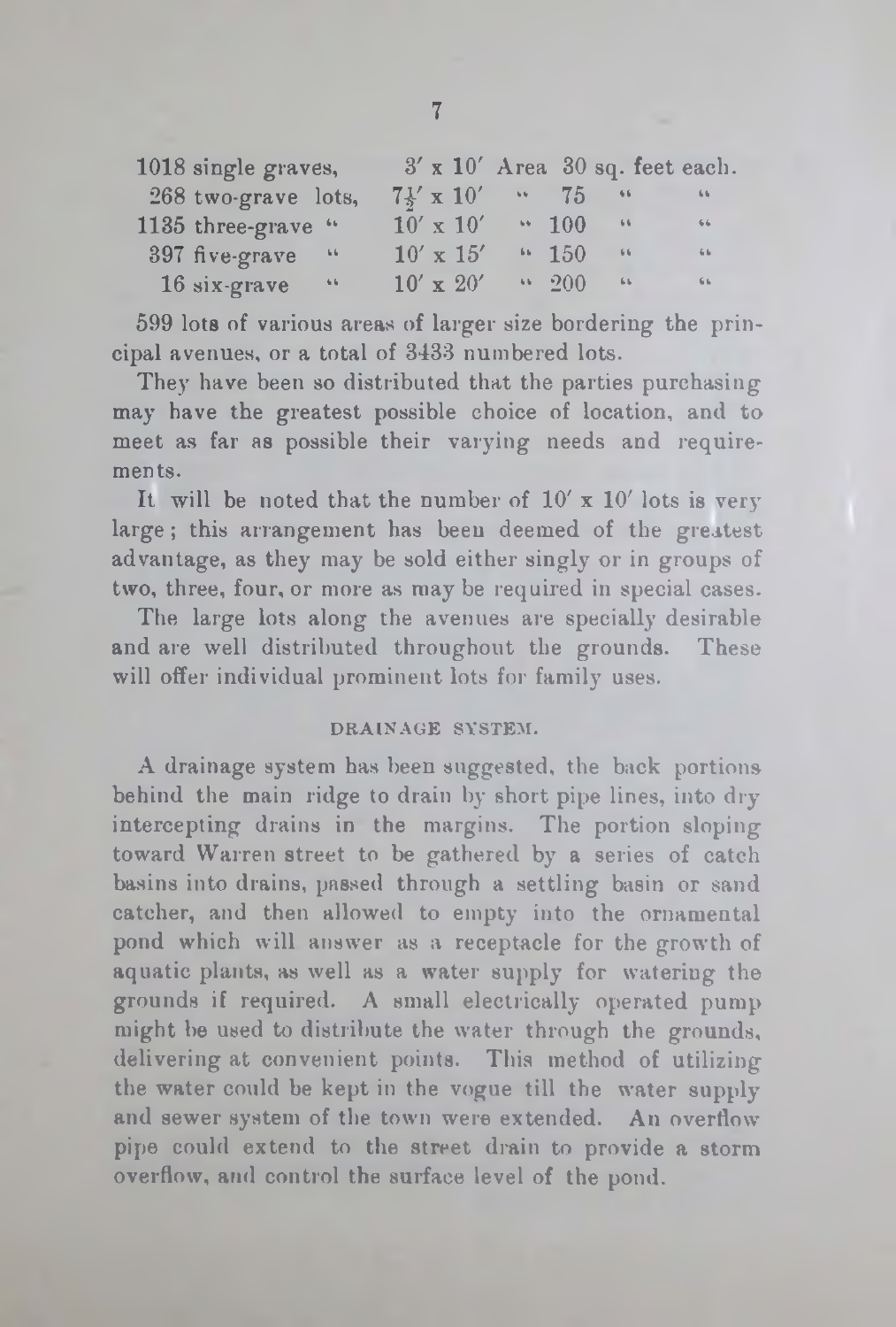#### RECEIVING TOMB.

The best available location for a receiving tomb has been defined upon the plan, a tomb built upon this site could be made largely above the grade, could be covered by an adequate earth covering; be well drained and ventilated, and have no objectionable features. Its accessibility at all seasons of the year would also be a most desirable feature, as vehicles could approach it easily and by only a short detour drive around the section in which the tomb is located, returning immediately to the entrance point. This feature of its location will be of great advantage in winter when heavy snows cover the ground. The site chosen is in Section "H," immediately facing the main gateway.

#### CHAPEL AND OFFICES.

At the entrance, a section of the boundary should be walled in and a small building erected of tasty design in rustic stone work. The building should contain a waitingroom for the public comfort, an office for the superintendent of burials, and a small chapel in which services could be held when desired. In its basement could be arranged rooms for heating apparatus, tools, and for the storage of such materials as might require winter protection.

This building and the walls at entrance can be largely built from the stone contained in the walls, trimmed and relieved by a small amount of cut stone.

A temporary wooden structure of small cost could be provided for office and waiting-room for a few years till the income from the sale of lots should furnish sufficient funds and warrant the erection of the more permanent structure.

#### PLANTING.

Reservations for plantings are to be made in the immediate vicinities of the pond, the chapel, and the entrance, and a border strip has been also reserved for a screen planting of large trees next to the adjoining lots, also for hedges upon the street boundaries.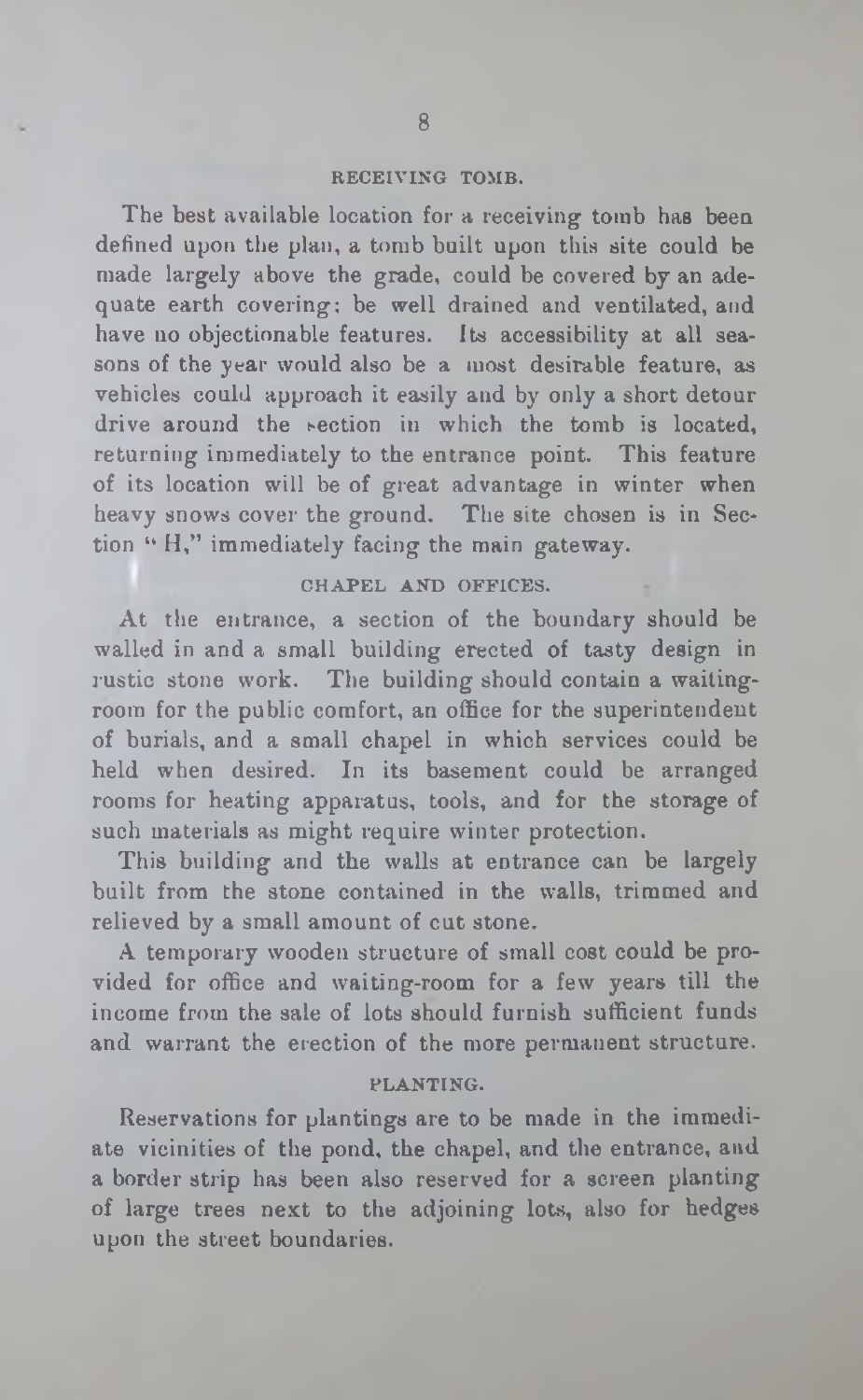Plantings of an ornamental character have also been arranged for at other points in the grounds where they will best serve to heighten the ornamental effect.

A general estimate of the approximate cost of development is herewith given : —

| Grading of driveways and paths,                   | \$2,600 00  |  |
|---------------------------------------------------|-------------|--|
| around pond, entrances, and elliptic lot,<br>66   | 700 00      |  |
| Drainage system,                                  | 800 00      |  |
| Planting, as shown,                               | 400 00      |  |
| Temporary office and waiting-room.                | 1,00000     |  |
| Receiving tomb, with sixty crypts,                | 2,500 00    |  |
| Lot parkers, etc.,                                | 500 00      |  |
| Total,                                            | \$8,500 00  |  |
| Engineering services for laying out. 10 per cent. |             |  |
| of cost,                                          | 850.00      |  |
| Total cost approximately.                         | $$9,350$ 00 |  |

1 think it would be well to recommend the town to appropriate the sum of \$4,000 for the beginning of the work and carrying of it on during the currant year.

Respectfully submitted,

ARTHUR F. GRAY.

WATERTOWN, May 13, 1899.

DR. B. F. DAVENPORT, Chairman Board of Health :

Dear Sir,— In answer to your inquiries of the 9th, concerning the Common Street Cemetery, I have to report as follows:—

It is a fact that a great number of the lots have been occupied before. In regard to single graves, there is but little space left, enough for something like twenty-five or thirty. There are also about twenty-seven family lots left, which are mostly on the lower range next the fence on the back part, and of no great choice, as they are situated about alike. It would be advisable to start on the new cemetery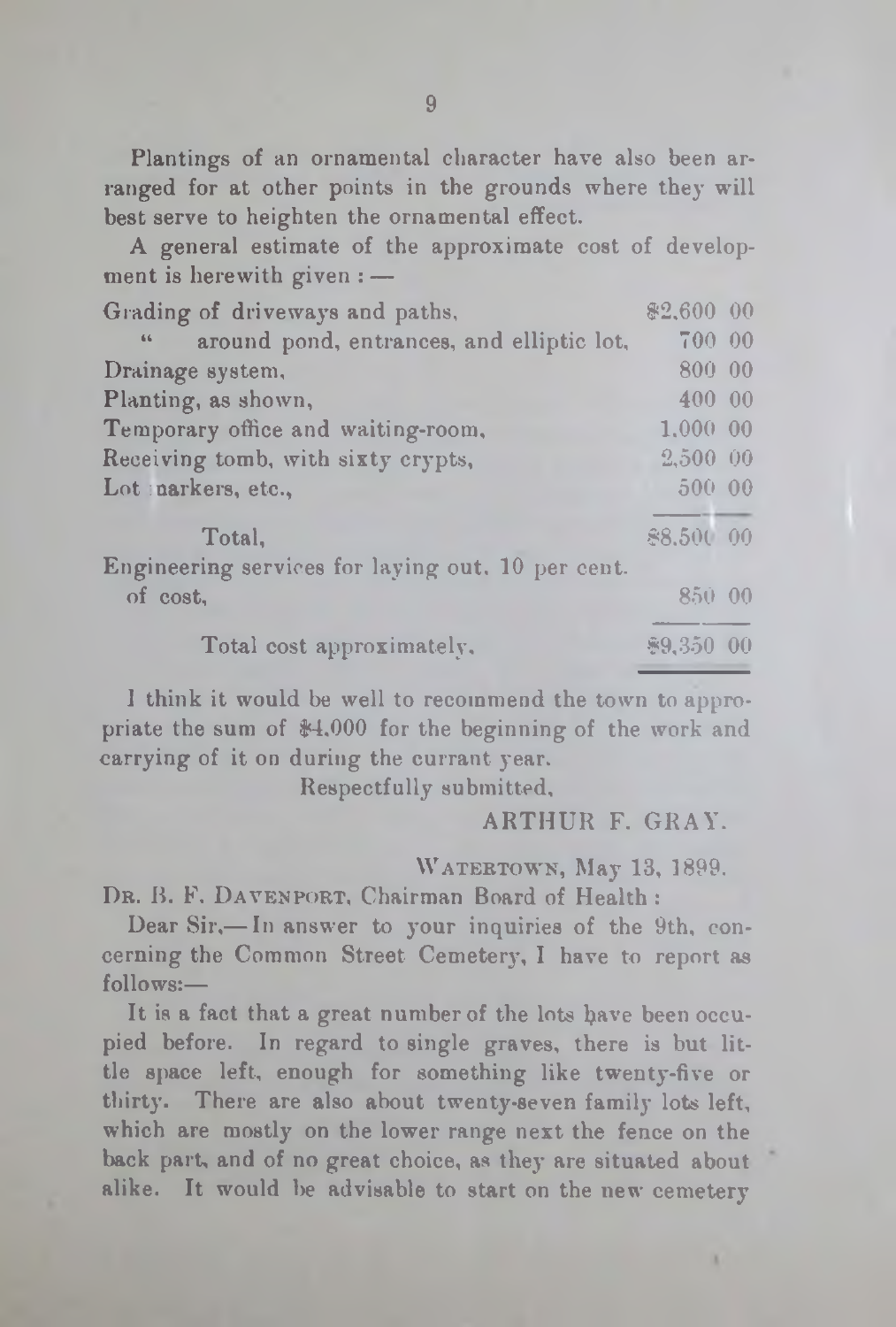as soon as possible, as it will be soon needed. There are already several parties that are holding on for an opening up of the new ground.

#### Yours respectfully,

#### GEO. H. GREGG,

*Superintendent of Cemeteries.*

#### Boston. Mass., June 5, 1899.

DR. BENNETT F. DAVENPORT, Chairman Board of Health:

Dear Sir,— I have been carefully over the Common Street Cemetery grounds with Mr. Gregg, with a view to see just what land is available for present uses. I find that while there are some over twenty lots available, yet there are very few that are in any way desirable. Probably these lots would not accommodate over one hundred and twenty-five bodies if buried full, which you could hardly expect, even if all were immediately sold, as many vacancies would remain for years to come. Mr. Gregg thinks it would be wiser to retain these few remaining lots, as they are not very choice, for single burials. This would seem to me to be a very wise thing to do, as there will be need of many single burials before the portions of the new grounds, which will contain these lots, can be made available. This presents a strong reason why early provision for the better class of burial lots should be made in the new grounds, otherwise you will soon be called upon to furnish single burial plots, if the few remaining lots at Common street are taken up for private families. Several have already applied to Mr. Gregg for choice lots, and there are probably others who would also take lots if they were available in the new cemetery.

It seems to me, with the present condition of Common Street Cemetery, that your Board cannot act any too soon.

Respectfully submitted,

 $\mathbf{r}$ *i*

ARTHUR F. GRAY.